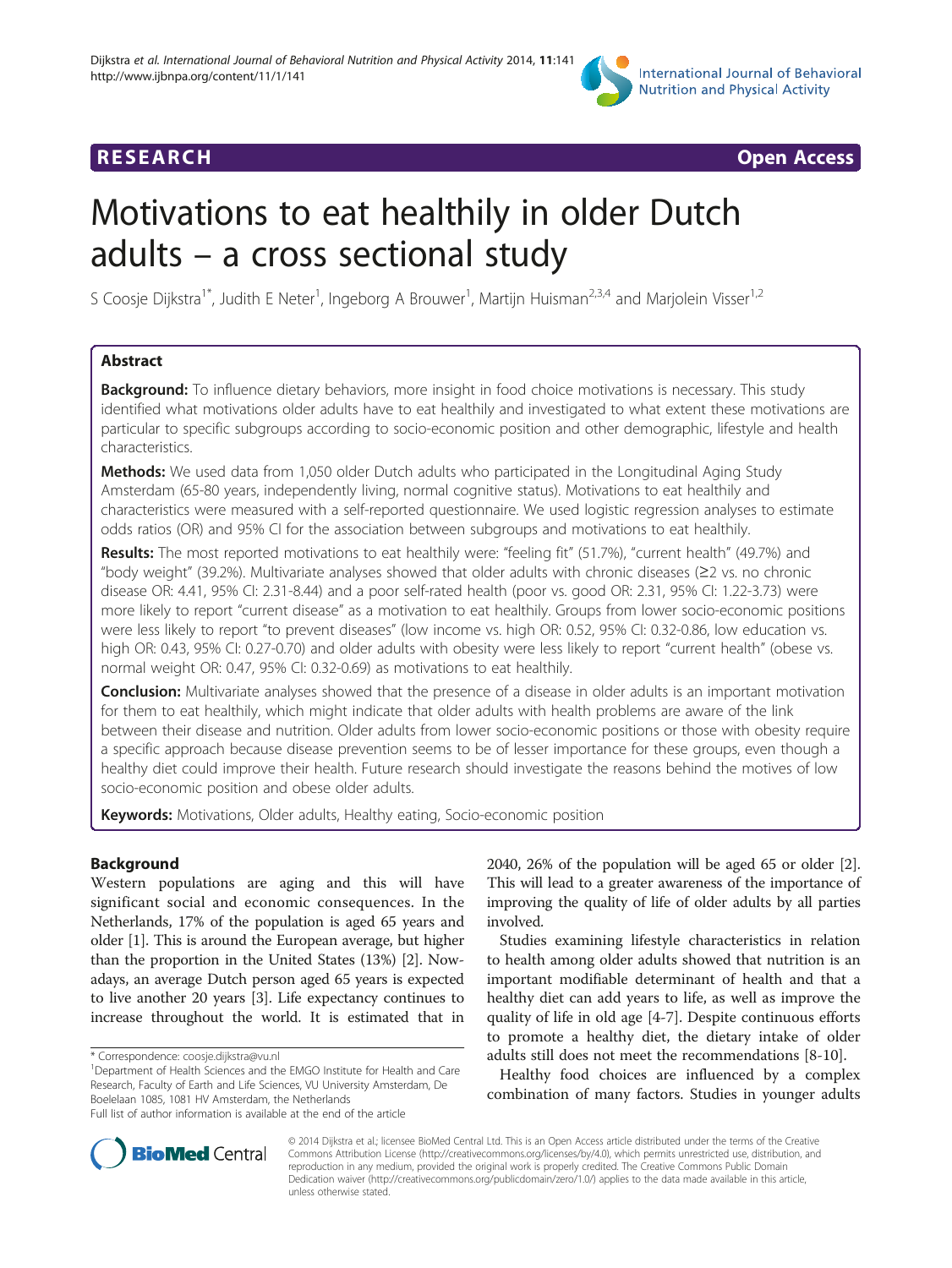showed that health motivations and expectations are of major importance to people's food choice [[11,](#page-10-0)[12](#page-11-0)]. The later adulthood is a critical period for healthy eating as chronic diseases will typically present themselves during this stage in life and the consequences of dietary change may be noticed more directly. However, few studies have investigated the underlying motivations for older adults to eat healthily. This information provides insight in why older adults want to eat healthily and is important for the development of effective interventions aimed at improving the dietary quality and subsequently the health of older adults. Two qualitative studies showed that the desire to stay healthy, to regain or maintain fitness and to preserve general health positively influenced food choice in older adults [[2,](#page-10-0)[13\]](#page-11-0). Others showed that the desire to improve the quality of life, to increase longevity, and to prevent diseases were strong motivating factors for eating healthily in older adults [[14\]](#page-11-0).

The older population in particular is a heterogeneous group and behaviors may differ by subgroup, i.e. socioeconomic position (SEP) or health status. Therefore, it is not only important to know what motivates older adults to eat healthily, but also to identify potential differences in motivations between these subgroups. It has been suggested that motivations for healthy eating may play a role in explaining SEP differences in diet [[12](#page-11-0)]. A previous study in older adults showed that those with higher education levels were more likely to report the prevention of disease as a motivation for healthy eating [[14](#page-11-0)], suggesting that they acknowledge the link between healthy eating and health. Others showed that adults with lower incomes place more importance on price than health in their food choice compared to those with higher incomes [\[15,16](#page-11-0)], but very few studies have tested this in older adults.

The aims of the current study were first to identify what motivations older people have to eat healthily in a large population-based sample and second, to investigate to what extent these motivations are particular to specific subgroups according to SEP and other demographic, lifestyle and health characteristics.

# Methods

#### Respondents

We used data from the Longitudinal Aging Study Amsterdam (LASA), an ongoing cohort study originally designed to study the determinants, trajectories and consequences of physical, cognitive, emotional and social functioning in relation to aging in the Netherlands. Details on the sampling and data collection procedures have been described elsewhere [[17\]](#page-11-0). In summary, a random sample of older individuals aged 55-85 years, stratified by age, sex, level of urbanization and expected five year mortality, was drawn from the population registers of eleven municipalities in three geographical areas in

the Netherlands. In total, 3,107 subjects who were representative of the Dutch older population were enrolled in the baseline examination (1992-1993). In 2002-2003, a new cohort of 1,002 subjects, aged 55-65 years was added to the study using the same sampling procedures. Follow up examinations were repeated every three years.

The source population for the current study consisted of 2,165 LASA respondents who participated in the fourth LASA cycle (2005-2006) and were invited to participate in the LASA Lifestyle Study, an ancillary cross sectional study that was conducted in 2007. Eligibility criteria were: age <80 years, independently living and having a Mini Mental State Examination score >23, by which we attempt to exclude older adults with poor cognitive status. In total 1,421 respondents met these criteria, of whom 1,058 completed a self-administered lifestyle questionnaire by mail (response rate 74.5%, 326 no response, 18 refused, 8 were not able due to physical problems and 11 deceased). We excluded 8 persons for whom all data on motivations for healthy eating were missing  $(N = 1,050)$ .

This study was conducted according to the guidelines laid down in the Declaration of Helsinki and was approved by the ethical review board of the VU University Medical Center (Amsterdam, the Netherlands). All participants gave written informed consent.

#### **Motivations**

We assessed the motivations for healthy eating by asking respondents "Which of the following factors are most important for you to eat healthily?" They could choose a maximum of two responses from a list of seven motivations (Figure [1\)](#page-2-0). These motivations were based on the Food Choice Questionnaire [[18](#page-11-0),[19](#page-11-0)]. This questionnaire is designed to measure motivations underlying the selection of foods. We selected those motivations that were applicable for older adults. They could also choose the option "Other, being…." and fill out their most important motivation to eat healthily.

# Potential factors associated with motivations to eat healthily

Potential factors associated with motivation to eat healthily included: age, gender, body mass index (BMI), smoking, alcohol use, SEP, the number of diet-related chronic diseases, depressive symptoms, self-rated health, walking disability and nutritional knowledge [[9](#page-10-0),[14,20\]](#page-11-0). We calculated BMI as measured weight in kilograms divided by measured height in meters squared. Weight status was categorized as underweight: BMI <18.5 kg/m<sup>2</sup>, normal: BMI 18.5-24.9 kg/m<sup>2</sup>, overweight: BMI 25-29.9 kg/m<sup>2</sup> or obes-ity: BMI >30 kg/m<sup>2</sup> [[21](#page-11-0)]. Only three respondents were categorized as underweight and were included in the normal weight group. We defined smoking into three categories: current, former and never smoking. Categories of alcohol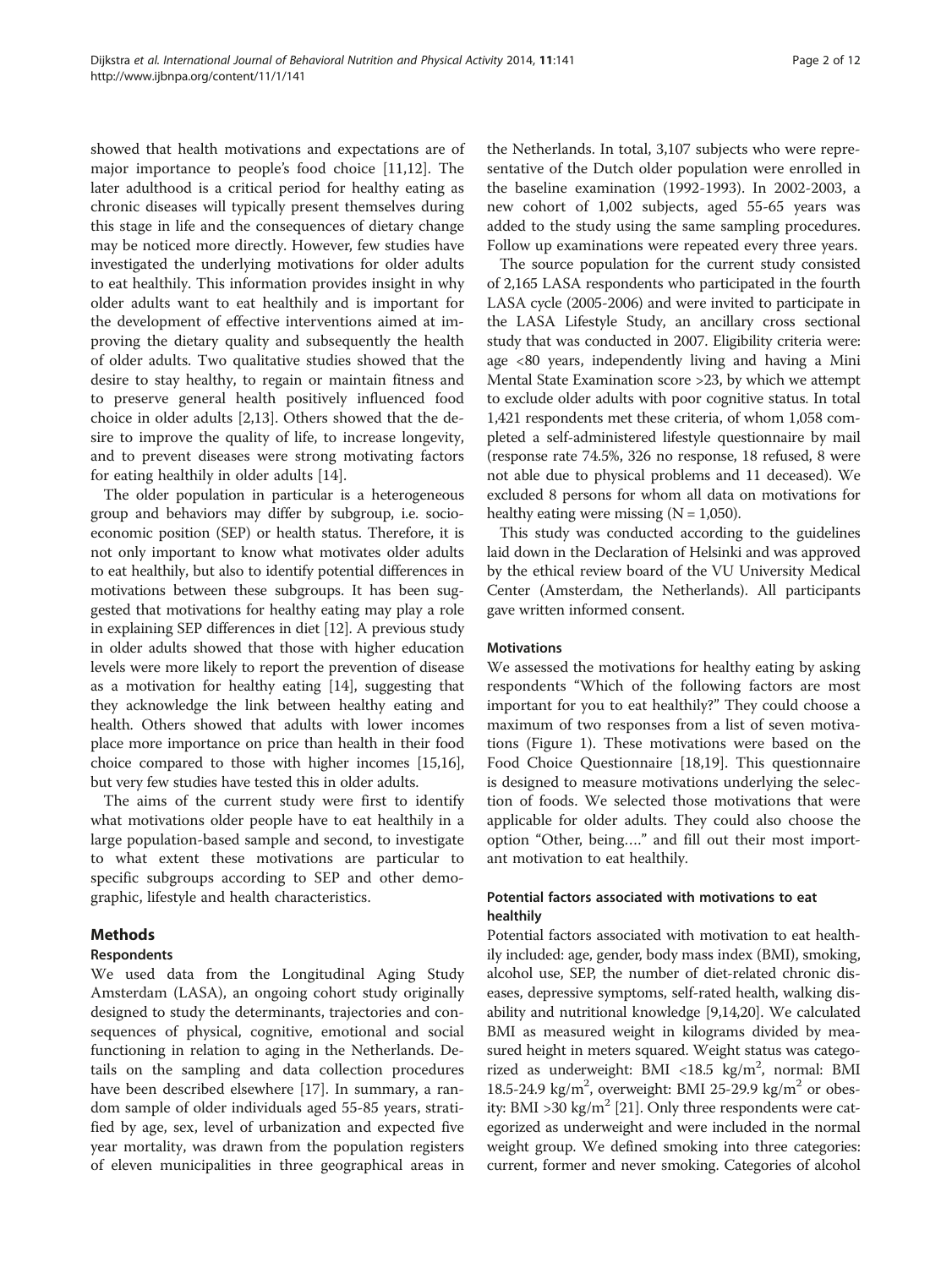<span id="page-2-0"></span>

use included: no drinking, moderate drinking (<three glasses per day) and (very) excessive drinking (≥three glasses per day). Self-reported level of education and net monthly household income were used as indicators of SEP. For level of education, respondents were asked to indicate the highest level of education that they had completed. They could choose from nine categories (no education completed to university degree). Based on the Dutch educational system and transition to the labor market in the Netherlands, we defined three levels: high (university, college, higher vocational, general secondary, and intermediate vocational education), middle (general intermediate, and lower vocational education), and low (elementary education or less). For household income, we presented several categories of income and asked respondents to indicate the category that corresponded best to their own income level. Those who indicated to have a partner income on top of their own income were asked whether they could indicate the total net income. The categories ranged from 1 (454-567 Euro per month) to 11 (2,270 Euro or more per month). We defined three levels: high (>1,816 Euro per month), middle (1,135-1,816 Euro per month) and low (<1,135 Euro per month). The middle income category covered the Dutch net modal household income of 2007 [[10](#page-10-0)]. For respondents with a partner living in the same household, total household income was multiplied by 0.7 to be able to compare incomes of multi-person households to single person households [\[21\]](#page-11-0). The number of dietrelated chronic diseases was determined during the general interview in the fourth LASA cycle (2005-2006). Respondents were asked whether they had any of the following

diseases: cardiac diseases (including myocardial infarction), peripheral atherosclerosis, stroke, hypertension and diabetes mellitus (DM). To define co-morbidity we created three categories: no chronic disease; one chronic disease and two or more chronic diseases. To investigate the type of diet-related chronic disease we created three groups: cardiovascular disease (CVD, including cardiac diseases, peripheral atherosclerosis and stroke), hypertension and DM. For depressive symptoms we used the Centre for Epidemiologic Studies Depression scale, with scores ranging from 0 to 60 [[22\]](#page-11-0). A score of  $\geq 16$  indicated depressive symptoms [[23](#page-11-0)]. Walking disability was assessed by the question "Can you walk outside during five minutes without stopping"? We dichotomized the outcome in yes/no. Self-rated health was evaluated by the question about the perception of one's health in general. There were five response categories ranging from (1) 'excellent' to (5) 'poor'. These responses were dichotomized in 'good' and 'poor'. Knowledge about healthy eating was assessed with the question "How important are the following aspects for healthy eating", after which seven nutritional aspects were provided, including high fruit intake, high vegetable intake, high fish intake, high meat intake, high fiber intake, low salt intake and variation [\[24](#page-11-0),[25](#page-11-0)]. We asked respondents to indicate on a five point Likert scale if these aspects were; very unimportant to very important. For every answer 0, 1 or 2 points were assigned depending on the fact if the aspect is considered important for eating healthily. The summed score was used as an indicator of nutritional knowledge, with higher scores indicating more knowledge (Cronbach's alpha: 0.73).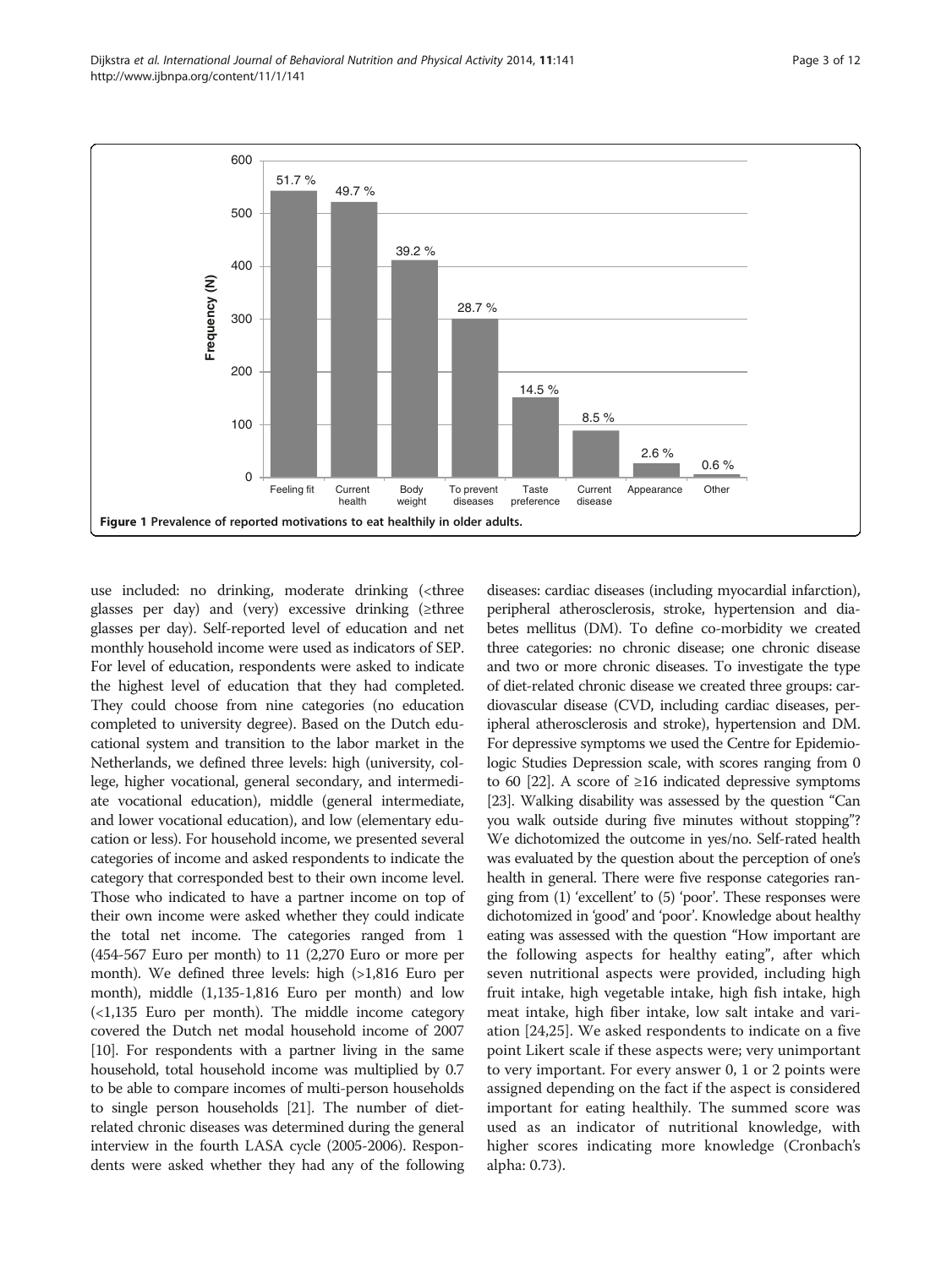|                                                    | N (%)      |
|----------------------------------------------------|------------|
| Female                                             | 553 (52.7) |
| Age (years)                                        |            |
| < 65                                               | 337 (32.1) |
| 65-69.9                                            | 276 (26.3) |
| 70-74.9                                            | 219 (20.9) |
| $\geq 75$                                          | 218 (20.8) |
| Education                                          |            |
| Low                                                | 227 (21.6) |
| Medium                                             | 605 (57.6) |
| High                                               | 218 (20.8) |
| Household income per month (net)                   |            |
| Low (<1,135 Euro)                                  | 247 (23.5) |
| Medium (1,135-1,816 Euro)                          | 660 (62.9) |
| High (>1,816 Euro)                                 | 143 (13.6) |
| Weight status (BMI)                                |            |
| Normal (18.5-24.9 kg/m <sup>2</sup> )              | 290 (27.6) |
| Overweight (25-29.9 kg/m <sup>2</sup> )            | 505 (48.1) |
| Obesity (≥30 kg/m <sup>2</sup> )                   | 238 (22.7) |
| Missing                                            | 17(1.6)    |
| Smoking                                            |            |
| Never smoked                                       | 388 (37.0) |
| Former                                             | 487 (46.4) |
| Current                                            | 167 (15.9) |
| Missing                                            | 8(0.8)     |
| Alcohol use                                        |            |
| Non-drinker                                        | 228 (21.7) |
| Moderate (<3 glasses per day)                      | 586 (55.8) |
| (Very) excessive (≥3 glasses per day)              | 236 (22.5) |
| Number of diet related chronic diseases            |            |
| 0                                                  | 516 (49.1) |
| 1                                                  | 331 (31.5) |
| 2 or more                                          | 203 (19.3) |
| Presence of diet related chronic diseases specific |            |
| <b>CVD</b>                                         | 283 (27.0) |
| Hypertension                                       | 373 (35.5) |
| Diabetes Mellitus                                  | 94 (9.0)   |
| Walking disability                                 |            |
| Yes                                                | 100 (9.5)  |
| Missing                                            | 2(0.2)     |
| Self-rated health                                  |            |
| Good                                               | 754 (71.8) |
| Poor                                               | 296 (28.2) |
| Depressive symptoms                                |            |
| Yes                                                | 86 (8.2)   |

Table 1 Characteristics of the study sample  $(n = 1,050)$ (Continued)

| Nutritional knowledge (range: 0-14) |            |
|-------------------------------------|------------|
| Low $(55)$                          | 273 (26.0) |
| Medium (6-9)                        | 467 (44.5) |
| High $(210)$                        | 141 (13.4) |
| Missing                             | 169 (16.1) |
|                                     |            |

BMI Body Mass Index, CVD Cardio Vascular Diseases.

#### Statistical analyses

We used descriptive statistics to summarize the characteristics of the study sample and the reported motivations to eat healthily. Logistic regression analyses were used to investigate the association between each factor and the motivations to eat healthily. We presented the univariate analyses and the multivariate analyses, where we adjusted the factors associated with the motivations for each other to study the independent effect. Odds ratios (OR) and their 95% confidence intervals were presented. In additional analyses we examined the role of specific chronic diseases as factors potentially associated with the motivations to eat healthily. In a subsample  $(N = 833$  with available data) we investigated nutrition knowledge as a factor potentially associated with motivations to eat healthily. Tests for trend were performed by including the categorical factors as ordinal variables in the models. Interactions of the determinants with sex and with age were also tested. Data were analyzed using SAS 9.1 (SAS Inc., Cary, USA, 2004). Statistical significance was defined as a two-tailed  $P < 0.05$ .

#### Results

Characteristics of the study sample are presented in Table 1. The total study sample comprised 1,050 respondents, 553 females and 497 males, with a mean age of 68.9 years (SD: 6.2 years). About half of the respondents (48.1%) were overweight and 22.7% were obese. More than half of the respondents had a middle level of education (57.6%) and the majority had a middle level of income (62.9%). The most reported diet-related chronic disease was hypertension (35.5%) followed by cardiovascular diseases (27.0%).

The frequencies of the reported motivations to eat healthily are presented in Figure [1](#page-2-0). The most reported motivations were "feeling fit" (51.7%,  $N = 543$ ), "current health" (49.7%,  $N = 522$ ), "body weight" (39.2%,  $N = 412$ ) and "to prevent diseases in the future"  $(28.7\%, N = 301)$ . The least reported motivations were "appearance" (2.6%,  $N = 27$ , "current disease" (8.5%,  $N = 89$ ) and "taste preference" (14.5%,  $N = 152$ ). Most respondents (78%,  $N =$ 920) reported two motivations to eat healthily and 96 (9.1%) respondents reported a single motivation. Despite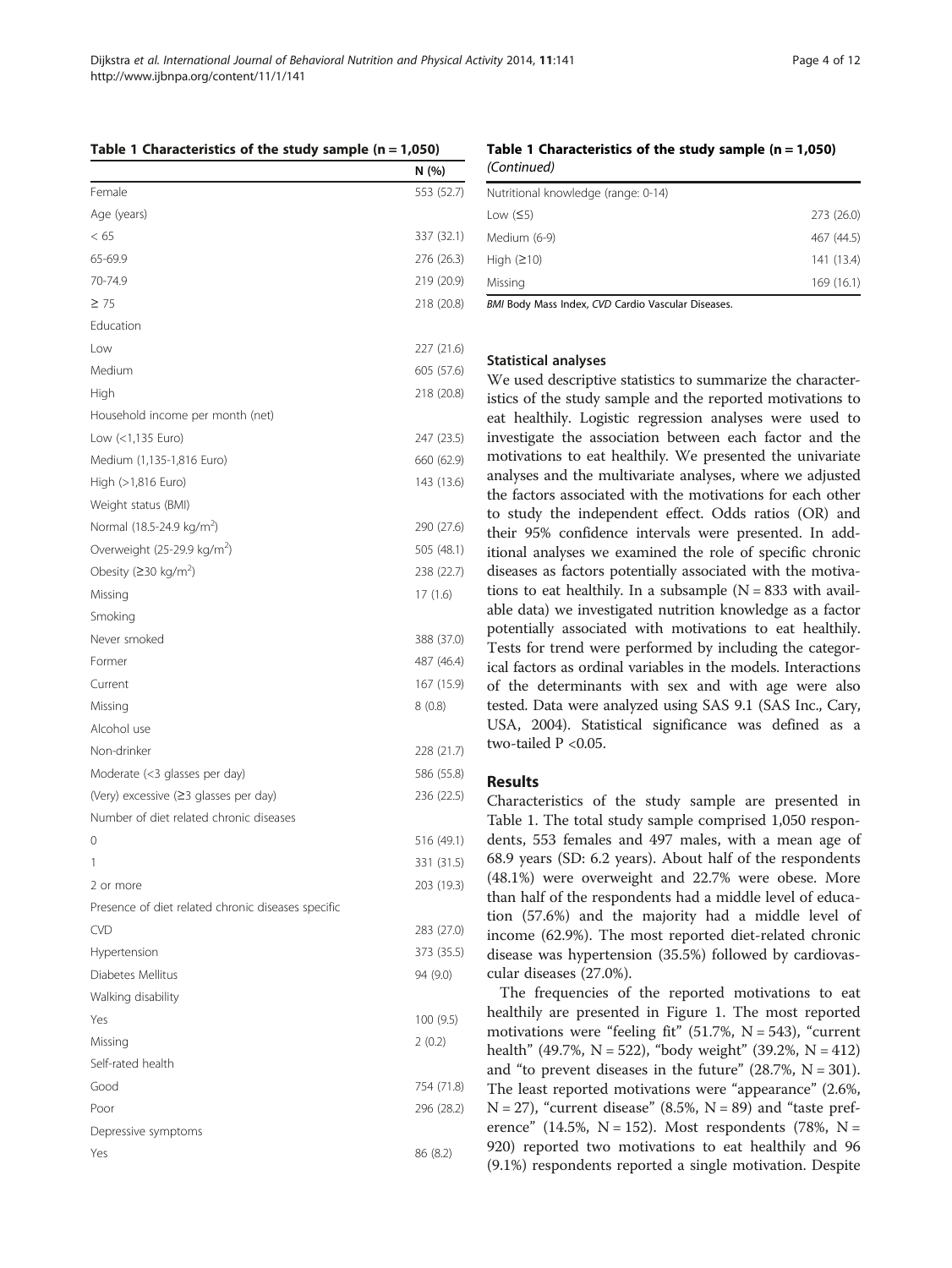the instruction to choose a maximum of two motivations, 34 (3.3%) respondents indicated more than two motivations. Six (0.6%) respondents indicated to have other motivations to eat healthily: my vegetarian lifestyle, tradition, not important, attention to and care for food, never thought of it and avoidance of feeling guilty.

The univariate associations between the potential factors and the reported motivations to eat healthily are presented in Table [2](#page-5-0). Females were less likely to report "feeling fit", but more likely to report "body weight" as motivations than males. The oldest old were more likely to report "current health", but less likely to report "to prevent diseases" as motivations than the younger old. Respondents with lower income and lower education levels were less likely to report "to prevent diseases" (OR income low vs. high: 0.40, 95% CI: 0.26-0.63, OR education low vs. high: 0.43, 95% CI: 0.28-0.64) as a motivation. The lower educated were also more likely to report "taste preference" and "current disease" as motivations. Older adults with obesity were less likely to report "current health" (OR obese vs. normal: 0.46, 95% CI: 0.33-0.66), but more likely to report "body weight" (OR obese vs. normal: 2.84, 95% CI: 1.99-4.06) as motivations than those with a normal weight. Current smokers were less likely to report "to prevent diseases" but more likely to report "current disease" as motivations compared to former and nonsmokers. Excessive and moderate alcohol drinkers were less likely to report "current disease" (OR excessive vs. nondrinker: 0.30, 95% CI: 0.16-0.58) as a motivation compared to nondrinkers. Older adults with chronic diseases were less likely to report "feeling fit" (OR two or more chronic diseases vs. no chronic diseases: 0.65, 95% CI: 0.47-0.90) than those without chronic diseases, but were more likely to report "current disease" as motivations. Those with a poor self-rated health and walking disabilities were less likely to report "feeling fit", and both more likely to report "current disease" as motivations.

To determine which variables were independently associated with the motivations to eat healthily, we performed multivariate analyses adjusting the factors for each other (Table [3](#page-7-0)). After adjustment for BMI and the other factors, females were still less likely to report "feeling fit", but more likely to report "body weight" as motivations. The oldest old were more likely to report "current health" than the younger old, even though this association was adjusted for diet-related chronic diseases and the other factors. The SEP indicators were also adjusted for each other and older adults with lower incomes were still less likely to report "to prevent diseases" (OR low income vs. high: 0.52, 95% CI: 0.32-0.86), but more likely to report "feeling fit" (OR low vs. high: 1.97, 95% CI: 1.13-2.86) as motivations than those with higher incomes. The lower educated were also less likely to report "to prevent diseases" (OR low vs. high: 0.43, 95% CI: 0.27-0.70), but more likely to report "current health" (OR low vs. high: 1.69, 95% CI: 1.09-2.60) as motivations than the higher educated. Those with overweight and obesity were less likely to report "feeling fit", but more likely to report "body weight" (OR obese vs. normal: 2.78, 95% CI: 1.88-4.11) as motivations than those with normal weight. Older adults with obesity were also less likely to report "current health" (OR obese vs. normal: 0.47, 95% CI: 0.32-0.69) as a motivation. Excessive and moderate alcohol users were less likely to report "current disease" (OR excessive vs. nondrinker: 0.37, 95% CI: 0.17-0.83) as a motivation than the nondrinkers. Those with chronic diseases were more likely to report "current disease" (OR two or more vs. no chronic disease: 4.41, 95% CI: 2.31-8.44) as a motivation than those without chronic disease. Those with a poor self-rated health were more likely to report "current disease" (OR poor vs. good: 2.31, 95% CI: 1.22-3.73) as a motivation than those with a good self-rated health. We observed no interactions between any of the factors and sex and age  $(P > 0.05)$  in the multivariate model.

In additional multivariate analyses we investigated the role of specific diet related chronic diseases (CVD, hypertension and DM) and nutritional knowledge in motivations to eat healthily. Older adults with CVD were less likely to report "to prevent diseases" (OR: 0.68, 95% CI: 0.48-0.97), but were more likely to report "current disease" (OR: 2.59, 95% CI: 1.54-4.33) as motivations than those without CVD. Those with hypertension were also more likely to report "current disease" (OR: 1.67, 95% CI: 1.03-2.72) as a motivation than those without hypertension. Older adults with DM were less likely to report "feeling fit" (OR: 0.53, 95% CI: 0.34-0.84), but more likely to report "current disease" (OR: 3.85, 95% CI: 2.12-6.99) as motivations than those without DM. Older adults with a higher nutritional knowledge score (≥10 points) were more likely to report "to prevent diseases" (OR: 2.17, 95% CI: 1.37-3.45) as a motivation than those with a lower score  $(\leq 5$  points). We observed no other associations between nutritional knowledge and motivations to eat healthily.

# **Discussion**

In this study we aimed to identify what motivations Dutch older adults have to eat healthily in a large population-based sample and to investigate if these motivations were associated with SEP and other demographic, lifestyle and health characteristics. We showed that the top three most reported motivations were: "feeling fit", "current health" and "body weight". More importantly, the reported motivations did largely depend on the characteristics of the older adults. Older adults with physical health problems and a poor self-rated health were more likely to report "current disease" as a motivation to eat healthily. Older adults with lower SEP were less likely to report "to prevent diseases" and those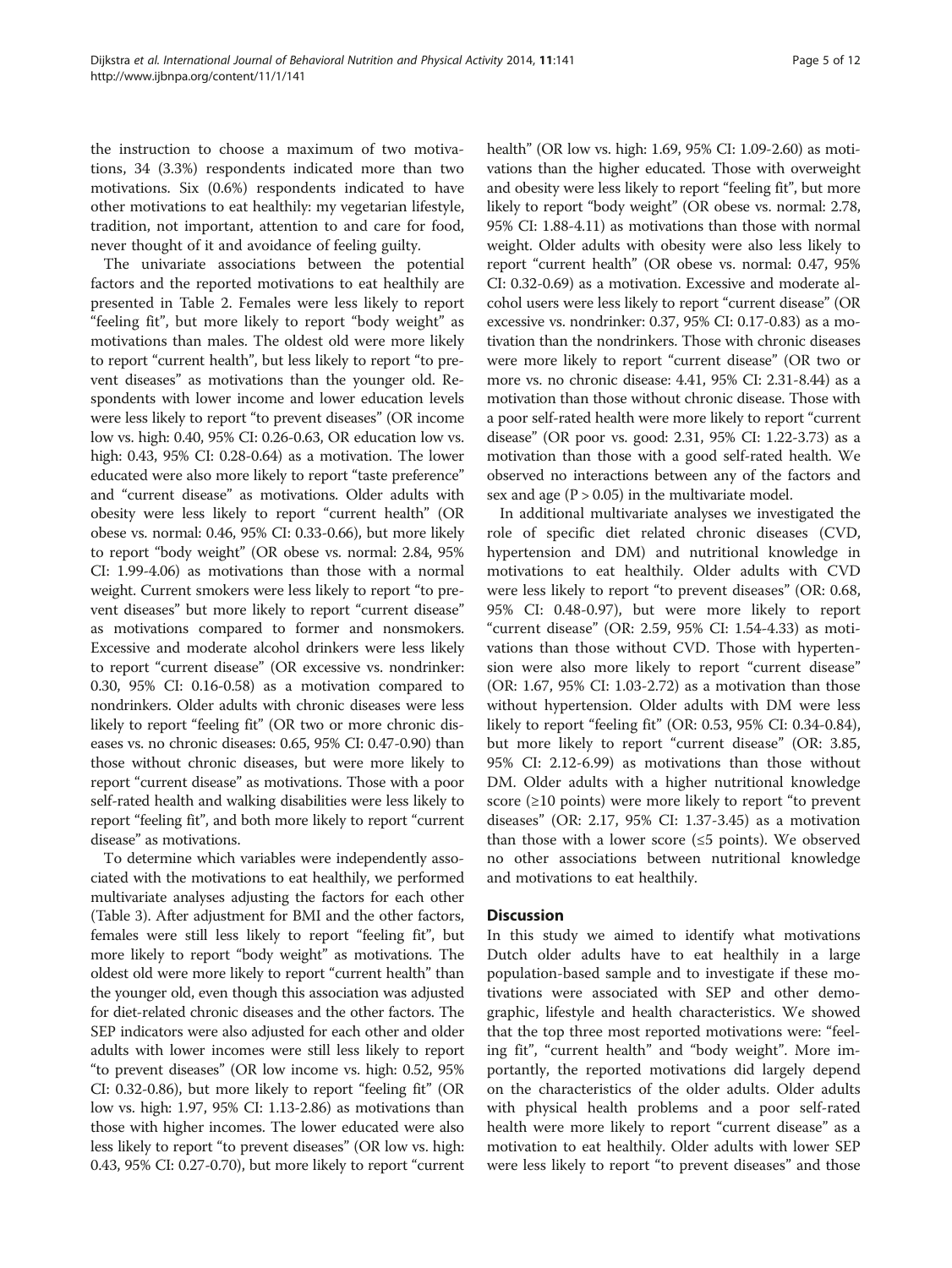|                    | N+  | Feeling fit (fit)<br>$N = 543$ | N†  | My current<br>health $N = 522$ | N+  | Body weight<br>$N = 412$ | N†  | To prevent<br>disease $N = 301$ | N+  | Taste preference<br>$N = 152$ | N† | My current<br>disease $N = 89$ | N <sup>+</sup> | Appearance<br>$N = 27$ |
|--------------------|-----|--------------------------------|-----|--------------------------------|-----|--------------------------|-----|---------------------------------|-----|-------------------------------|----|--------------------------------|----------------|------------------------|
| Gender             |     |                                |     |                                |     |                          |     |                                 |     |                               |    |                                |                |                        |
| Male               | 275 | 1.00                           | 262 | 1.00                           | 170 | 1.00                     | 146 | 1.00                            | 66  | 1.00                          | 43 | 1.00                           | 13             | 1.00                   |
| Female             | 268 | $0.76$ (0.59-0.97)             | 260 | $0.79(0.62 - 1.01)$            | 242 | 1.49 (1.16-1.92)         | 155 | $0.93(0.72-1.22)$               | 86  | 1.20 (0.95-1.70)              | 46 | $0.96(0.62 - 1.48)$            | 14             | $0.97(0.45 - 2.07)$    |
| Age (years)        |     |                                |     |                                |     |                          |     |                                 |     |                               |    |                                |                |                        |
| <65                | 171 | 1.00                           | 161 | $1.00*$                        | 130 | 1.00                     | 105 | 1.00                            | 52  | 1.00                          | 22 | 1.00                           | $\overline{4}$ | 1.00                   |
| 65-69              | 155 | $1.25(0.91-1.72)$              | 128 | $0.95(0.69-1.31)$              | 105 | $0.98(0.71-1.36)$        | 82  | $0.94(0.66-1.33)$               | 25  | $0.55(0.33-0.91)$             | 23 | 1.31 (0.71-2.40)               | 10             | 3.14 (0.97-10.12)      |
| 70-74              | 113 | $1.03(0.73-1.45)$              | 106 | 1.02 (0.73-1.44)               | 87  | $1.05(0.74-1.48)$        | 63  | $0.89(0.61-1.29)$               | 42  | 1.30 (0.83-2.03)              | 20 | 1.44 (0.76-2.70)               | $\overline{4}$ | 1.55 (0.38-6.25)       |
| $75+$              | 104 | $0.88$ $(0.63 - 1.24)$         | 127 | 1.52 (1.08-2.14)               | 90  | 1.12 (0.79-1.58)         | 51  | $0.67(0.46-0.99)$               | 33  | $0.98(0.61 - 1.57)$           | 24 | 1.78 (0.97-3.24)               | 9              | 3.58 (1.09-11.76)      |
| Income             |     |                                |     |                                |     |                          |     |                                 |     |                               |    |                                |                |                        |
| Low                | 128 | 1.33 (0.88-2.01)               | 125 | $0.78(0.52 - 1.19)$            | 108 | 1.40 (0.92-2.24)         | 57  | $0.40(0.26 - 0.63)$             | 41  | 1.83 (0.96-3.50)              | 26 | 1.99 (0.87-4.51)               | 9              | 1.31 (0.40-4.35)       |
| Middle             | 351 | 1.39 (0.97-2.00)               | 316 | $0.70(0.48-1.00)$              | 253 | $1.11(0.76-1.62)$        | 183 | $0.51(0.35-0.74)$               | 97  | 1.58 (0.87-2.86)              | 55 | 1.53 (0.71-3.28)               | 14             | $0.75(0.24-2.31)$      |
| High               | 64  | 1.00                           | 81  | 1.00                           | 51  | 1.00                     | 61  | $1.00*$                         | 14  | 1.00                          | 8  | 1.00                           | $\overline{4}$ | 1.00                   |
| Education          |     |                                |     |                                |     |                          |     |                                 |     |                               |    |                                |                |                        |
| Low                | 110 | $0.84(0.58-1.22)$              | 122 | 1.27 (0.88-1.85)               | 98  | 1.32 (0.90-1.93)         | 52  | $0.43(0.28-0.64)$               | 34  | 1.94 (1.06-3.55)              | 31 | 1.98 (1.05-3.73)               | 6              | 0.95 (0.30-2.99)       |
| Middle             | 319 | $1.01(0.74-1.38)$              | 297 | 1.07 (0.79-1.46)               | 235 | $1.12(0.81 - 1.54)$      | 160 | $0.52(0.38-0.72)$               | 100 | 2.20 (1.30-3.72)              | 42 | $0.94(0.52 - 1.71)$            | -15            | $0.90(0.34 - 2.34)$    |
| High               | 114 | 1.00                           | 103 | 1.00                           | 79  | 1.00                     | 89  | $1.00*$                         | 18  | 1.00                          | 16 | $1.00*$                        | 6              | 1.00                   |
| Weight status      |     |                                |     |                                |     |                          |     |                                 |     |                               |    |                                |                |                        |
| Normal             | 169 | $1.00*$                        | 153 | 1.00                           | 77  | $1.00*$                  | 93  | 1.00                            | 42  | 1.00                          | 28 | 1.00                           | 5              | 1.00                   |
| Overweight         | 255 | $0.78(0.59-1.04)$              | 272 | $0.98(0.74-1.30)$              | 207 | 1.86 (1.36-2.53)         | 140 | $0.82(0.60-1.12)$               | 69  | $0.99(0.66 - 1.50)$           | 32 | $0.60$ $(0.36-1.00)$           | -13            | 1.59 (0.56-4.50)       |
| Obesity            | 115 | $0.72$ $(0.52 - 1.02)$         | 84  | $0.46$ $(0.33 - 0.66)$         | 122 | 2.84 (1.99-4.06)         | 64  | $0.80(0.55-1.16)$               | 41  | 1.31 (0.82-2.10)              | 26 | 1.09 (0.63-1.90)               | 9              | 2.37 (0.79-7.18)       |
| Smoking            |     |                                |     |                                |     |                          |     |                                 |     |                               |    |                                |                |                        |
| Never              | 199 | 1.00                           | 198 | 1.00                           | 161 | 1.00                     | 118 | 1.00                            | 57  | 1.00                          | 22 | $1.00*$                        | 11             | 1.00                   |
| Former             | 254 | $1.05(0.81 - 1.37)$            | 243 | $0.97(0.75-1.27)$              | 185 | $0.86(0.66-1.13)$        | 144 | $0.96(0.72-1.28)$               | 67  | $0.91(0.63 - 1.33)$           | 45 | 1.66 (0.98-2.79)               | 13             | $0.96(0.43 - 2.17)$    |
| Current            | 87  | $1.06(0.74-1.52)$              | 78  | $0.86$ (0.60-1.23)             | 62  | $0.83$ $(0.58 - 1.21)$   | 36  | $0.63$ $(0.41 - 0.96)$          | 26  | 1.06 (0.64-1.75)              | 21 | 2.35 (1.26-4.37)               | 3              | 1.64 (0.18-2.34)       |
| Alcohol use        |     |                                |     |                                |     |                          |     |                                 |     |                               |    |                                |                |                        |
| Non drinker        | 110 | 1.00                           | 115 | 1.00                           | 89  | 1.00                     | 63  | 1.00                            | 30  | 1.00                          | 37 | $1.00*$                        | 8              | 1.00                   |
| Moderate           | 316 | 1.26 (0.93-1.71)               | 291 | $0.98(0.72 - 1.32)$            | 229 | 1.01 (0.74-1.38)         | 166 | 1.04 (0.74-1.46)                | 90  | 1.20 (0.77-1.87)              | 39 | $0.37(0.23 - 0.60)$            | 7              | $0.82$ $(0.35 - 1.94)$ |
| Excessive          | 117 | $1.06(0.73-1.52)$              | 116 | $0.95(0.66 - 1.37)$            | 94  | $1.03(0.71-1.50)$        | 72  | $1.15(0.77-1.72)$               | 32  | $1.04(0.61 - 1.77)$           | 13 | $0.30(0.16 - 0.58)$            | 2              | $0.24(0.05-1.12)$      |
| Chronic diseases** |     |                                |     |                                |     |                          |     |                                 |     |                               |    |                                |                |                        |
| $\circ$            | 293 | $1.00*$                        | 259 | 1.00                           | 193 | 1.00                     | 150 | 1.00                            | 68  | 1.00                          | 20 | $1.00*$                        | $\overline{4}$ | 1.00                   |
|                    | 157 | $0.69(0.52-0.91)$              | 163 | $0.96(0.73-1.27)$              | 130 | $1.08(0.81 - 1.44)$      | 105 | $1.14(0.84-1.53)$               | 61  | 1.49 (1.02-2.17)              | 23 | 1.85 (0.73-2.23)               | 15             | $1.28(0.53-3.13)$      |
| 2 or more          | 93  | $0.65(0.47-0.90)$              | 100 | $0.97(0.70-1.34)$              | 89  | 1.32 (0.95-1.83)         | 46  | $0.72(0.49-1.05)$               | 23  | $0.85(0.51 - 1.40)$           | 46 | 7.30 (4.19-12.71)              | -5             | 1.65 (0.63-4.31)       |

# <span id="page-5-0"></span>Table 2 Univariate associations between reported motivations to eat healthily and the factors (OR (95% CI) in 1,050 older persons)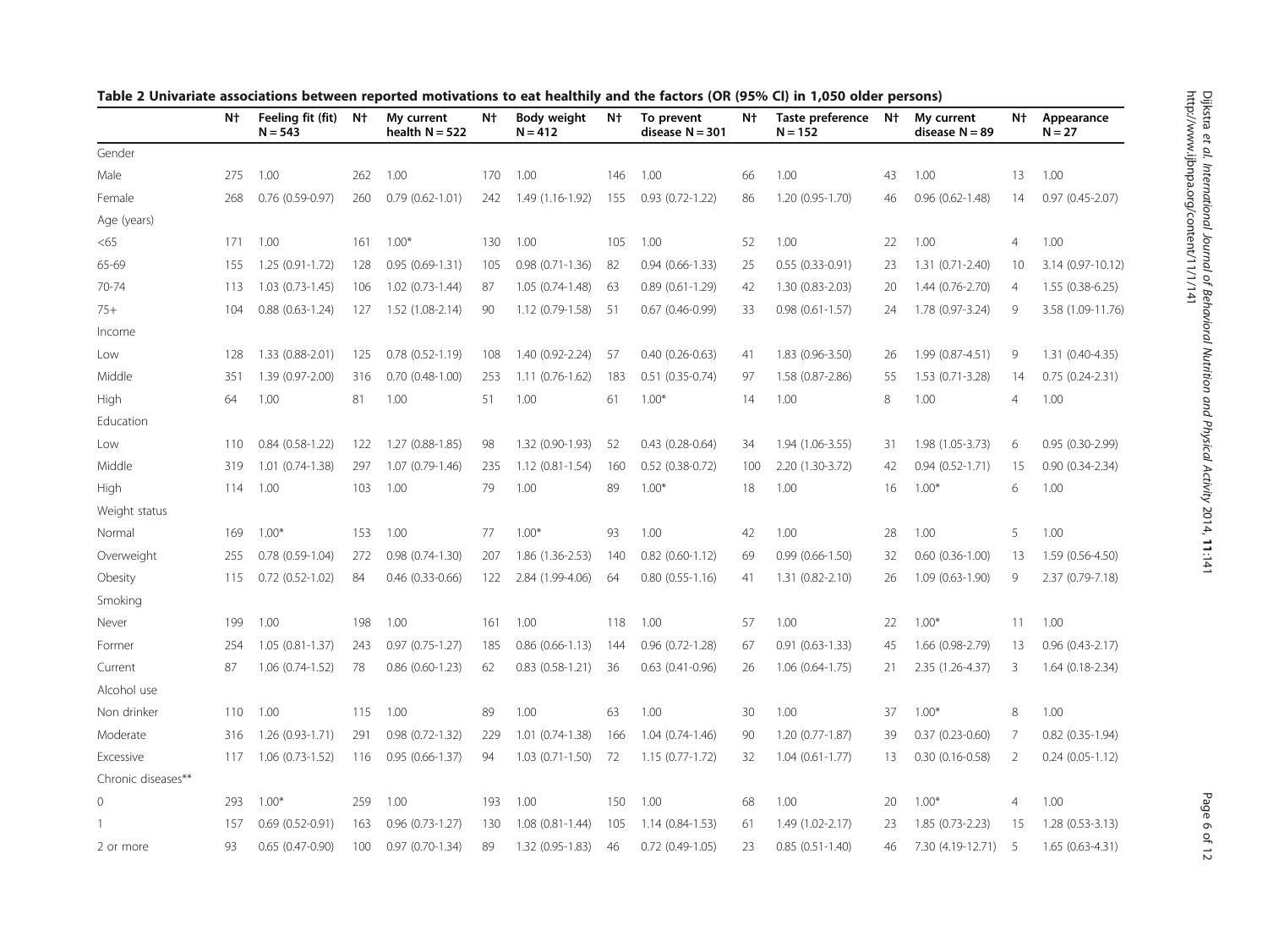| Table 2 Univariate associations between reported motivations to eat healthily and the factors (OR (95% CI) in 1,050 older persons) (Continued) |  |
|------------------------------------------------------------------------------------------------------------------------------------------------|--|
|------------------------------------------------------------------------------------------------------------------------------------------------|--|

| Self-rated health   |     |                   |     |                     |     |                     |     |                   |                 |                   |    |                     |    |                     |
|---------------------|-----|-------------------|-----|---------------------|-----|---------------------|-----|-------------------|-----------------|-------------------|----|---------------------|----|---------------------|
| Good                | 412 | 1.00              | 381 | 1.00                | 291 | 1.00                | 225 | 1.00              | 105             | 1.00              | 54 | 1.00                | 9  | 1.00                |
| Poor                | 131 | $0.65(0.50-0.86)$ | 141 | $0.88(0.67-1.15)$   | 121 | $1.09(0.83 - 1.43)$ | 76  | $0.81(0.60-1.09)$ | 47              | $1.16(0.80-1.68)$ | 35 | 2.55 (2.91-7.14)    | 18 | 1.28 (0.57-2.87)    |
| Walking disability  |     |                   |     |                     |     |                     |     |                   |                 |                   |    |                     |    |                     |
| No.                 | 503 | 1.00              | 472 | 1.00                | 370 | 1.00                | 276 | 1.00              | 139             | 1.00              | 66 | 1.00                | 22 | 1.00                |
| Yes                 | 38  | $0.55(0.36-0.83)$ | 49  | $0.98(0.65 - 1.47)$ | 41  | $1.09(0.72 - 1.66)$ | 25  | $0.82(0.51-1.31)$ | 13              | $0.87(0.47-1.61)$ | 22 | 3.78 (2.22-6.46)    | 5  | $2.22(0.82 - 6.01)$ |
| Depressive symptoms |     |                   |     |                     |     |                     |     |                   |                 |                   |    |                     |    |                     |
| No                  | 501 | 1.00              | 482 | 1.00                | 376 | 1.00                | 277 | 1.00              | 142             | 1.00              | 72 | 1.00                | 25 | 1.00                |
| Yes                 | 42  | $0.89(0.57-1.38)$ | 40  | $0.88(0.56-1.36)$   | 36  | $1.13(0.72 - 1.77)$ | 24  | $0.96(0.59-1.58)$ | 10 <sup>°</sup> | $0.77(0.39-1.51)$ | 17 | $3.06(0.71 - 5.48)$ |    | $0.90(0.21 - 3.85)$ |

\*Statistically significant trend across categories (P value <0.05).

\*\*Number of diet related chronic diseases.

†Number of respondents that reported this motivation to eat healthily.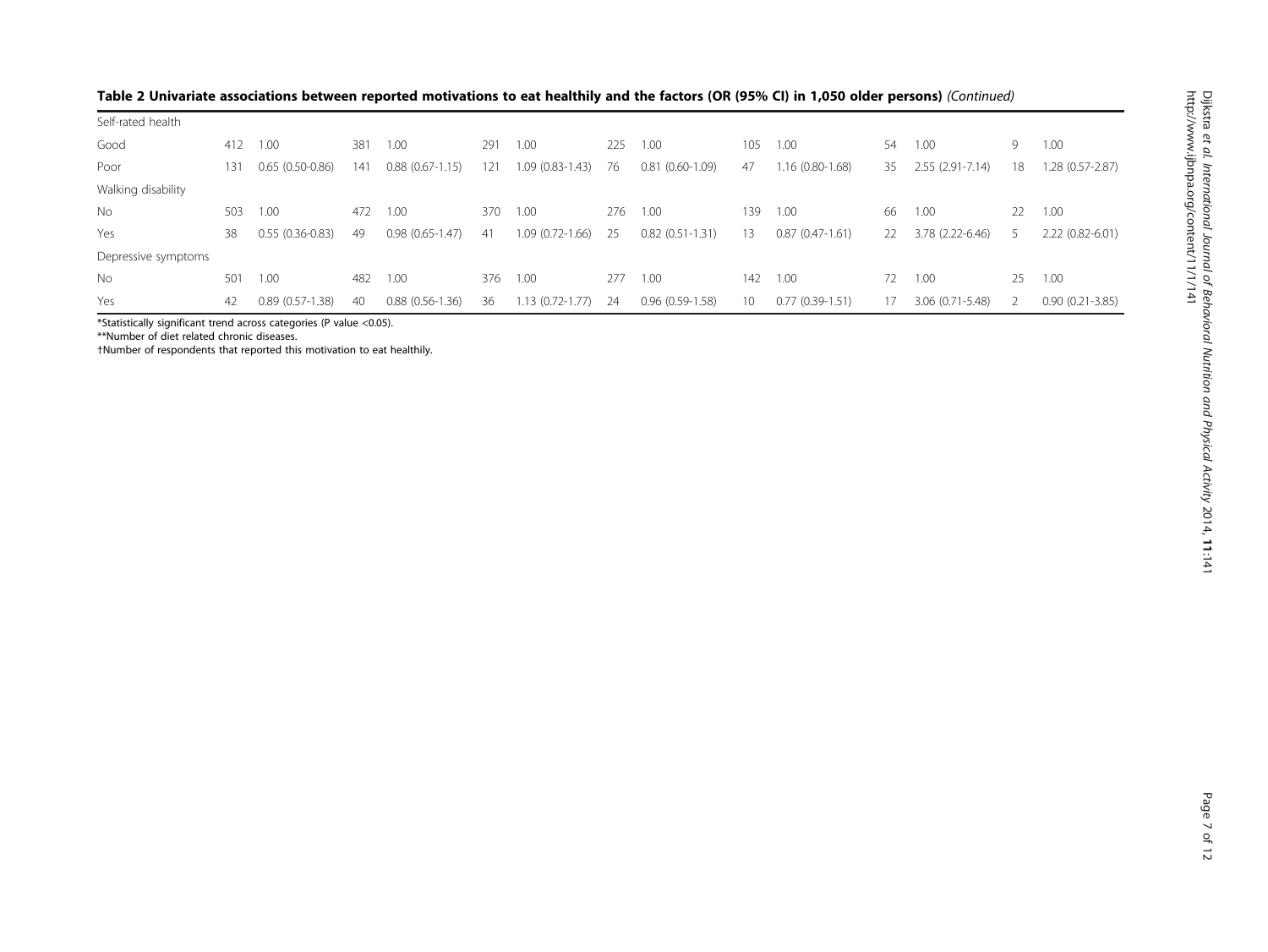|                    | N <sup>+</sup> | Feeling fit (fit)<br>$N = 543$ | N <sup>+</sup> | <b>Current health</b><br>$N = 522$ | N <sup>+</sup> | Body weight<br>$N = 412$ | N+  | To prevent<br>disease $N = 301$ | N <sup>+</sup> | Taste preference<br>$N = 152$ | N† | <b>Current disease</b><br>$N = 89$ | N†             | Appearance<br>$N = 27$ |
|--------------------|----------------|--------------------------------|----------------|------------------------------------|----------------|--------------------------|-----|---------------------------------|----------------|-------------------------------|----|------------------------------------|----------------|------------------------|
| Gender             |                |                                |                |                                    |                |                          |     |                                 |                |                               |    |                                    |                |                        |
| Male               | 275            | 1.00                           | 262            | 1.00                               | 170            | 1.00                     | 146 | 1.00                            | 66             | 1.00                          | 43 | 1.00                               | 13             | 1.00                   |
| Female             | 268            | $0.74(0.56-0.97)$              | 260            | $0.76$ $(0.58 - 1.01)$             | 242            | 1.52 (1.14-2.01)         | 155 | $1.00(0.74-1.36)$               | 86             | 1.13 (0.77-1.68)              | 46 | $0.75(0.44-1.29)$                  | 14             | $0.85(0.36-2.02)$      |
| Age (years)        |                |                                |                |                                    |                |                          |     |                                 |                |                               |    |                                    |                |                        |
| <65                | 171            | 1.00                           | 161            | $1.00*$                            | 130            | 1.00                     | 105 | 1.00                            | 52             | 1.00                          | 22 | 1.00                               | $\overline{4}$ | 1.00                   |
| 65-69              | 155            | 1.31 (0.94-1.82)               | 128            | $1.00(0.72 - 1.40)$                | 105            | $0.90(0.64 - 1.27)$      | 82  | $0.99(0.74-1.36)$               | 25             | $0.54(0.32-0.91)$             | 23 | $0.95(0.47-1.59)$                  | 10             | 2.87 (0.87-9.43)       |
| 70-74              | 113            | 1.18 (0.81-1.72)               | 106            | $1.13(0.77-1.65)$                  | 87             | $0.88$ $(0.60 - 1.31)$   | 63  | $0.99(0.69-1.42)$               | 42             | $1.17(0.71-1.93)$             | 20 | $0.74(0.34-1.51)$                  | $\overline{4}$ | 1.40 (0.32-6.07)       |
| $75+$              | 104            | $1.07(0.72 - 1.60)$            | 127            | 1.81 (1.20-2.72)                   | 90             | $0.98(0.65 - 1.48)$      | 51  | $0.73(0.66 - 1.50)$             | 33             | $0.78(0.44 - 1.37)$           | 24 | $0.70(0.33-1.01)$                  | 9              | 2.95 (0.78-11.17)      |
| Income             |                |                                |                |                                    |                |                          |     |                                 |                |                               |    |                                    |                |                        |
| Low                | 128            | 1.79 (1.13-2.86)               | 125            | $0.65(0.41-1.04)$                  | 108            | $1.33(0.82 - 2.15)$      | 57  | $0.52(0.32 - 0.86)$             | 41             | $1.57(0.77-3.18)$             | 26 | $0.96(0.37 - 2.45)$                | 9              | 0.96 (0.24-3.89)       |
| Middle             | 351            | 1.58 (1.08-2.32)               | 316            | $0.61(0.41-0.90)$                  | 253            | $1.10(0.73-1.63)$        | 183 | $0.57(0.39 - 0.85)$             | 97             | 1.45 (0.78-2.69)              | 55 | 1.12 (0.49-2.58)                   | 14             | $0.67(0.20-2.21)$      |
| High               | 64             | $1.00*$                        | 81             | 1.00                               | 51             | 1.00                     | 61  | $1.00*$                         | 14             | 1.00                          | 8  | 1.00                               | $\overline{4}$ | 1.00                   |
| Education          |                |                                |                |                                    |                |                          |     |                                 |                |                               |    |                                    |                |                        |
| Low                | 110            | $1.04(0.68-1.60)$              | 122            | 1.69 (1.09-2.60)                   | 98             | $1.00(0.64-1.55)$        | 52  | $0.43(0.27-0.70)$               | 34             | 1.55 (0.79-3.04)              | 31 | 1.09 (0.49-2.40)                   | 6              | $0.67(0.18-2.54)$      |
| Middle             | 319            | 1.06 (0.80-1.56)               | 297            | 1.32 (0.95-1.85)                   | 235            | $0.89(0.63 - 1.25)$      | 160 | $0.55(0.39 - 0.78)$             | 100            | 1.86 (1.08-3.24)              | 42 | $0.69(0.35-1.37)$                  | 15             | $0.71(0.14-2.03)$      |
| High               | 114            | 1.00                           | 103            | $1.00*$                            | 79             | 1.00                     | 89  | $1.00*$                         | 18             | 1.00                          | 16 | 1.00                               | 6              | 1.00                   |
| Weight status      |                |                                |                |                                    |                |                          |     |                                 |                |                               |    |                                    |                |                        |
| Normal             | 169            | $1.00*$                        | 153            | 1.00                               | 77             | $1.00*$                  | 93  | 1.00                            | 42             | 1.00                          | 28 | 1.00                               | 5              | 1.00                   |
| Overweight         | 255            | $0.74(0.55-1.00)$              | 272            | $1.00(0.74-1.34)$                  | 207            | 1.98 (1.43-2.73)         | 140 | $0.86(0.62 - 1.19)$             | 69             | $0.85(0.55-1.31)$             | 32 | $0.56(0.31-1.01)$                  | 13             | 1.58 (0.54-4.57)       |
| Obesity            | 115            | $0.84(0.58-1.22)$              | 84             | $0.47(0.32 - 0.69)$                | 122            | 2.78 (1.88-4.11)         | 64  | $0.86$ $(0.57 - 1.30)$          | 41             | 1.17 (0.70-1.97)              | 26 | $0.52(0.26 - 1.03)$                | 9              | 1.89 (0.57-6.25)       |
| Smoking            |                |                                |                |                                    |                |                          |     |                                 |                |                               |    |                                    |                |                        |
| Never              | 199            | 1.00                           | 198            | 1.00                               | 161            | 1.00                     | 118 | 1.00                            | 57             | 1.00                          | 22 | 1.00                               | 11             | 1.00                   |
| Former             | 254            | 1.03 (0.76-1.38)               | 243            | $0.97(0.72 - 1.31)$                | 185            | $0.89(0.65 - 1.21)$      | 144 | $0.99(0.72 - 1.37)$             | 67             | $0.82$ $(0.53 - 1.25)$        | 45 | 1.65 (0.88-3.09)                   | 13             | 1.16 (0.46-2.92)       |
| Current            | 87             | 1.02 (0.69-1.50)               | 78             | $0.79(0.53-1.16)$                  | 62             | $0.86$ $(0.57 - 1.28)$   | 36  | $0.67$ $(0.43 - 1.06)$          | 26             | 1.10 (0.64-1.88)              | 21 | 1.87 (0.90-3.88)                   | 3              | $0.86$ $(0.22 - 3.29)$ |
| Alcohol use        |                |                                |                |                                    |                |                          |     |                                 |                |                               |    |                                    |                |                        |
| Non drinker        | 110            | 1.00                           | 115            | 1.00                               | 89             | 1.00                     | 63  | 1.00                            | 30             | 1.00                          | 37 | $1.00*$                            | $\,8\,$        | 1.00                   |
| Moderate           | 316            | $1.07(0.75-1.51)$              | 291            | $1.00(0.70-1.42)$                  | 229            | 1.27 (0.89-1.82)         | 166 | $0.76$ $(0.52 - 1.12)$          | 90             | 1.41 (0.86-2.33)              | 39 | $0.55(0.30-1.00)$                  | 7              | $0.83$ $(0.31 - 2.22)$ |
| Excessive          | 117            | $0.88$ $(0.58 - 1.33)$         | 116            | $0.96$ $(0.63 - 1.46)$             | 94             | 1.40 (0.91-2.16)         | 72  | $0.81$ $(0.51 - 1.28)$          | 32             | 1.32 (0.72-2.43)              | 13 | $0.37(0.17-0.83)$                  | $\overline{2}$ | $0.23$ $(0.05-1.22)$   |
| Chronic diseases** |                |                                |                |                                    |                |                          |     |                                 |                |                               |    |                                    |                |                        |
| $\circ$            | 293            | 1.00                           | 259            | 1.00                               | 193            | 1.00                     | 150 | 1.00                            | 68             | 1.00                          | 20 | $1.00*$                            | $\overline{4}$ | 1.00                   |
|                    | 157            | $0.73(0.55-0.98)$              | 163            | $0.97(0.72 - 1.30)$                | 130            | $1.04(0.77-1.41)$        | 105 | $1.16(0.84 - 1.60)$             | 61             | 1.46 (0.98-2.20)              | 23 | 1.53 (0.78-2.99)                   | 15             | $1.00(0.38-2.61)$      |
| 2 or more          | 93             | $0.75(0.52 - 1.10)$            | 100            | $1.00(0.68 - 1.47)$                | 89             | $1.26(0.85-1.85)$        | 46  | $0.75(0.49-1.17)$               | 23             | $0.78(0.44 - 1.40)$           | 46 | 4.41 (2.31-8.44)                   | 5              | 1.31 (0.44-3.88)       |

# <span id="page-7-0"></span>Table 3 Multivariate associations between reported motivations to eat healthily and the factors, adjusted for each other (OR (95% CI) in 1,050 older persons)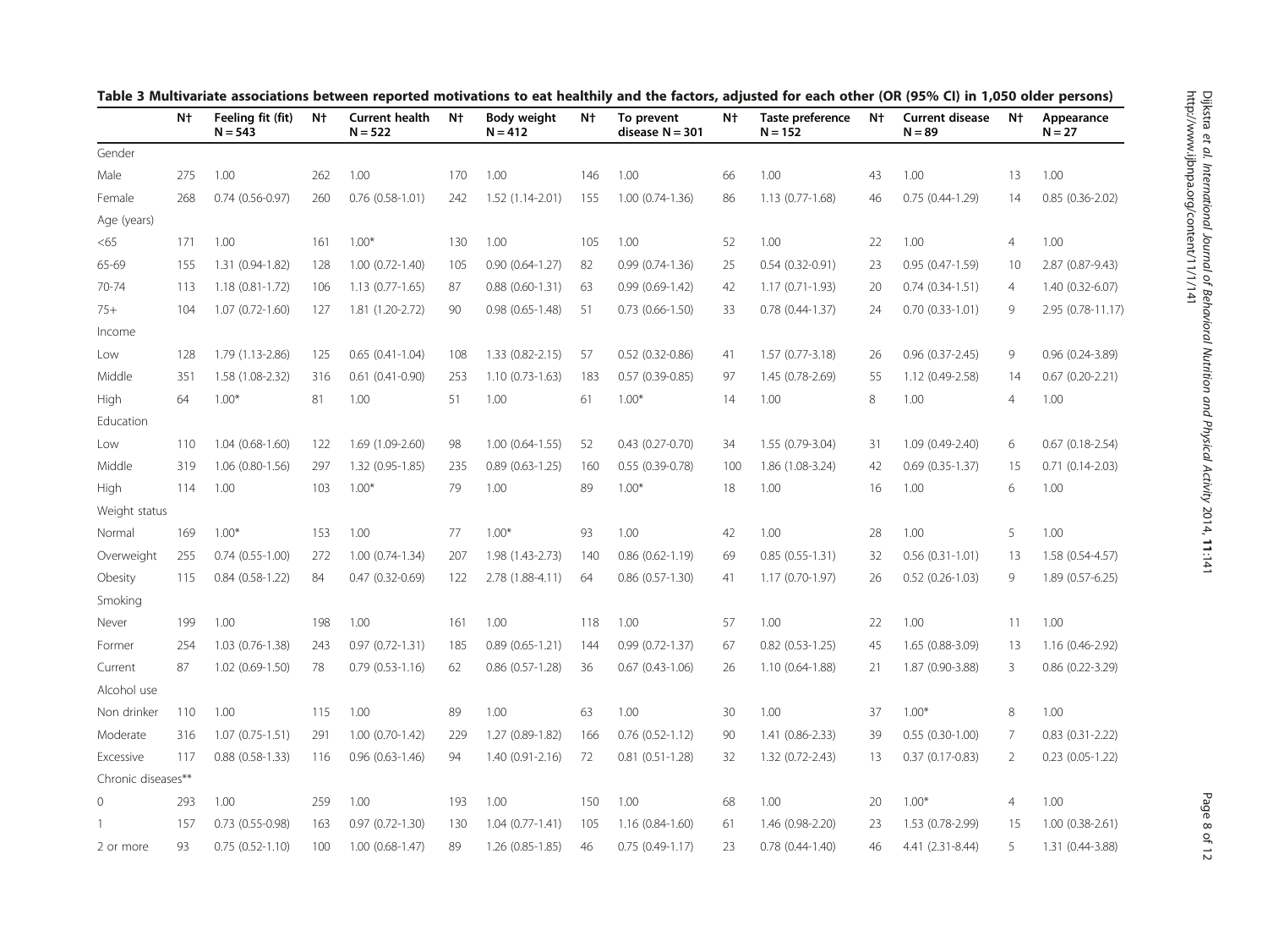| (Continued)        |                     |                   |     |                     |     |                     |     |                   |     |                   |    |                     |    |                     |
|--------------------|---------------------|-------------------|-----|---------------------|-----|---------------------|-----|-------------------|-----|-------------------|----|---------------------|----|---------------------|
| Self-rated health  |                     |                   |     |                     |     |                     |     |                   |     |                   |    |                     |    |                     |
| Good               | 412                 | 1.00              | 381 | 1.00                | 291 | 1.00                | 225 | 1.00              | 105 | 1.00              | 54 | 1.00                | 9  | 1.00                |
| Poor               | 131                 | $0.74(0.54-1.02)$ | 141 | $0.92(0.66 - 1.27)$ | 121 | $0.90(0.65-1.26)$   | 76  | $1.02(0.71-1.47)$ | 47  | 1.27 (0.82-1.98)  | 35 | $2.13(1.22 - 3.73)$ | 18 | $0.84(0.32 - 2.22)$ |
| Walking disability |                     |                   |     |                     |     |                     |     |                   |     |                   |    |                     |    |                     |
| No                 | 503                 | 1.00              | 472 | 1.00                | 370 | 1.00                | 276 | 1.00              | 139 | 1.00              | 66 | 1.00                | 22 | 1.00                |
| Yes                | 38                  | $0.78(0.47-1.29)$ | 49  | $1.16(0.70-1.94)$   | 41  | $1.76(0.45-1.29)$   | -25 | 1.02 (0.58-1.82)  | 13  | $0.54(0.25-1.16)$ | 22 | $1.64(0.80-3.36)$   | 5  | 1.76 (0.50-6.20)    |
|                    | Depressive symptoms |                   |     |                     |     |                     |     |                   |     |                   |    |                     |    |                     |
| No.                | 501                 | 1.00              | 482 | 1.00                | 376 | 1.00                | 277 | 1.00              | 142 | 1.00              | 72 | 1.00                | 25 | 1.00                |
| Yes                | 42                  | 1.01 (0.62-1.66)  | 40  | $0.87(0.53-1.45)$   | 36  | $1.12(0.67 - 1.86)$ | 24  | 1.13 (0.66-1.96)  | 10  | $0.74(0.35-1.57)$ | 17 | 1.18 (0.54-2.58)    |    | $0.92(0.20 - 4.29)$ |

Table 3 Multivariate associations between reported motivations to eat healthily and the factors, adjusted for each other (OR (95% CI) in 1,050 older persons) (Continued)

\*Statistically significant trend across categories (P value <0.05).

\*\*Number of diet related chronic diseases.

†Number of respondents that reported this motivation to eat healthily.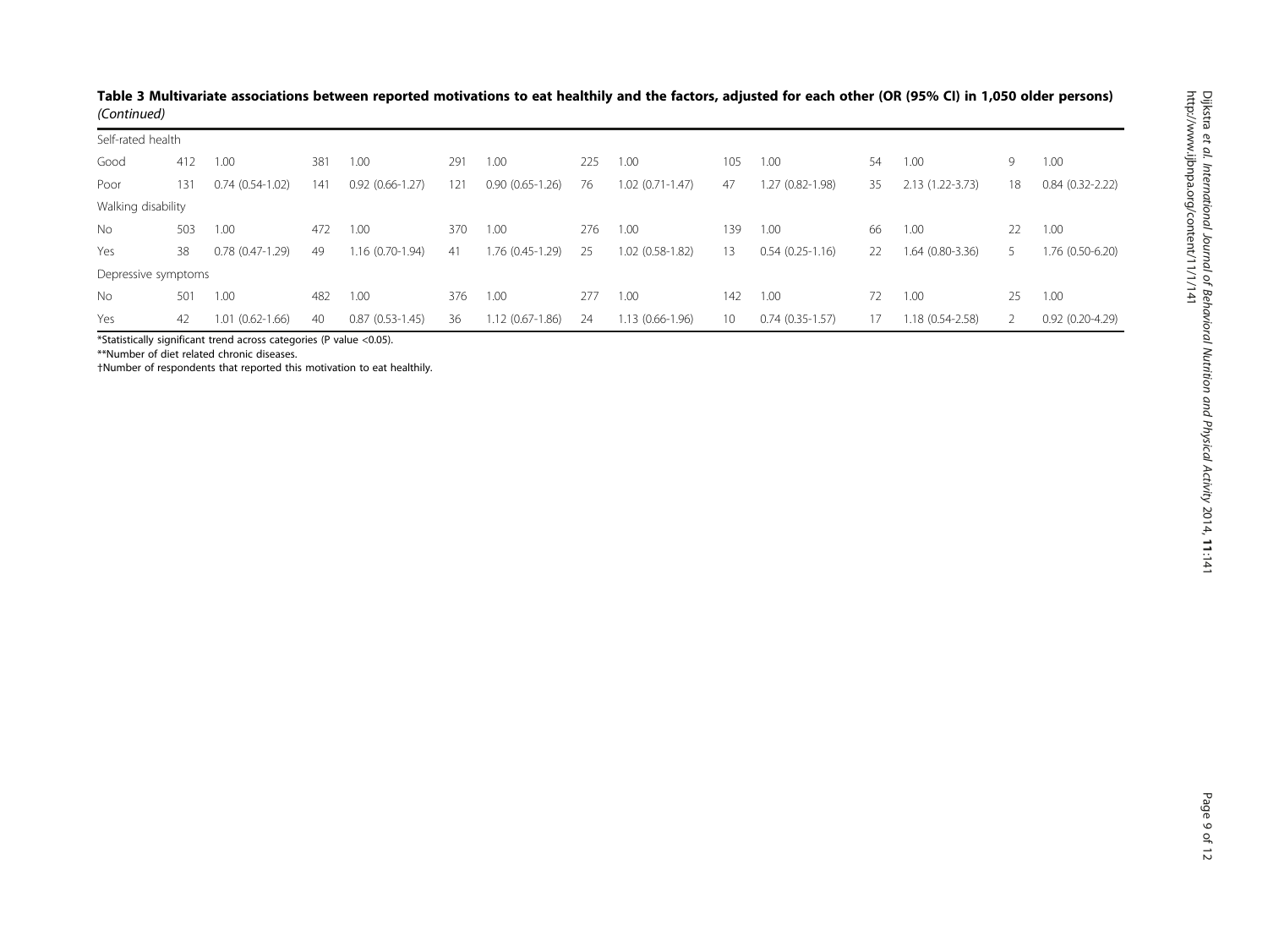with obesity were less likely to report "current health" as motivations to eat healthily.

In our study "current health" and "feeling fit" were the most reported motivations for the overall sample. This is consistent with other studies that showed that health status is an important motivation to eat healthily in adults [[11,](#page-10-0)[15,26\]](#page-11-0) but also important in older adults [[14,27\]](#page-11-0) This is not surprising, because older adults are most likely to suffer from diseases and their consequences. It is not clear from the literature whether having health related motivations to eat healthily is more strongly associated with a healthy diet than other motivations. Previous research did show that health related motivations are important determinants for a healthy diet [\[28,29](#page-11-0)]. However, Satia et al. showed that health related motivations were not associated with dietary change after a 12 month randomized intervention trial among adults [\[26](#page-11-0)]. It should be noted that the study was performed in a relatively healthy sample, and health concerns therefore may have played a minor role. In our study "current disease" was especially important for those with chronic diseases and for those with a poor self-rated health. This may indicate that those with chronic diseases and a poor self-rated health are aware of the link between nutrition and health and that the presence of a disease is an important motivation to eat healthily in older adults.

Special attention should be paid to lower SEP groups. Those with lower incomes and lower education levels were less likely to report "to prevent diseases" as a motivation to eat healthily, even after adjusting the SEP indicators for each other and the other factors. A study among US older adults also found that those with lower education levels were less likely to report preventing disease as a motivation to eat healthily [[14](#page-11-0)]. A study among adults showed that a lower income was related to less importance of health considerations in food selection [[12\]](#page-11-0). These results are remarkable because it is known that low SEP is associated with a higher risk of dietrelated chronic diseases [[30\]](#page-11-0). One explanation could be that higher levels of education provide greater access to health information, knowledge and cognitive benefits that are preventive for diet-related chronic diseases [\[31](#page-11-0)]. Indeed, lower education levels are associated with a lower nutrition knowledge including the diet-disease links [\[32\]](#page-11-0) and this knowledge was found to be a mediator in the SEP variation in dietary intake, especially for vegetables and fruit [[33\]](#page-11-0). A second explanation could be that our findings reflect the fact that older adults with higher incomes have more financial freedom to take health aspects into account in their food choice, because of the higher costs of healthy foods [[34\]](#page-11-0). This is confirmed by others who showed that adults with lower incomes and education levels place more importance on

price than on health in their food selection [\[35\]](#page-11-0). These findings might indicate that in low SEP groups more immediate problems, such as a shortage of money to buy healthy foods are barriers for focusing on long term issues related to food, such as the prevention of diseases in the future.

Older adults with overweight and obesity were more likely to report "body weight" as a motivation to eat healthily than those with normal weight. This is consistent with other studies that showed that body weight or reducing body weight are important motivations to eat healthily [\[19,26\]](#page-11-0). However, older adults with obesity were less likely to report "current health" as a motivation to eat healthily. Furthermore, the motivation "to prevent diseases" was not associated with weight status. From a public health perspective this is surprising, because the relationship between body weight and health status is well established [\[36\]](#page-11-0). From a well-being perspective this might be less surprising, because obesity is a complex and multifactorial disease. It also impacts physical function, self-esteem and quality of life [\[37,38](#page-11-0)], which may provide additional motivations to eat healthily for people with obesity, compared to the prospect of improving future health only. This might reflect that the presence of overweight or obesity and their direct consequences are more important motivations to eat healthily than possible future health consequences.

In the overall sample, the prevention of disease was chosen by only 28.5% of the older adults, while almost half (49.2%) of the older adults were free from diet-related chronic diseases and 71.1% rated their self-perceived health as excellent or good. One might expect that prevention of disease as a motivation to eat healthily would be of more importance in older age as the risk of chronic diseases in old age is relatively high and a healthy diet can prevent diet-related chronic diseases [[39](#page-11-0)-[42](#page-11-0)]. Healthy eating is not only of importance in younger aged; also in older aged it is associated with increased life expectancy [[5,6](#page-10-0)]. In additional analyses (data not shown) we found that older adults with a higher nutritional knowledge score were more likely to report "to prevent diseases" as a motivation than those with a lower score. This might indicate that some older adults remain unaware of the link between healthy eating and disease prevention.

The results of our study should be considered in the context of its strengths and limitations. This study is one of the first that presents underlying motivations to eat healthily in the old aged and more importantly showed that the reported motivations largely depend on the characteristics of older adults. This adds information to the existing literature and provides further insight in why older adults eat what they eat. Furthermore, the LASA study is a well-characterized study with a high response rate. This enabled us to study a large sample of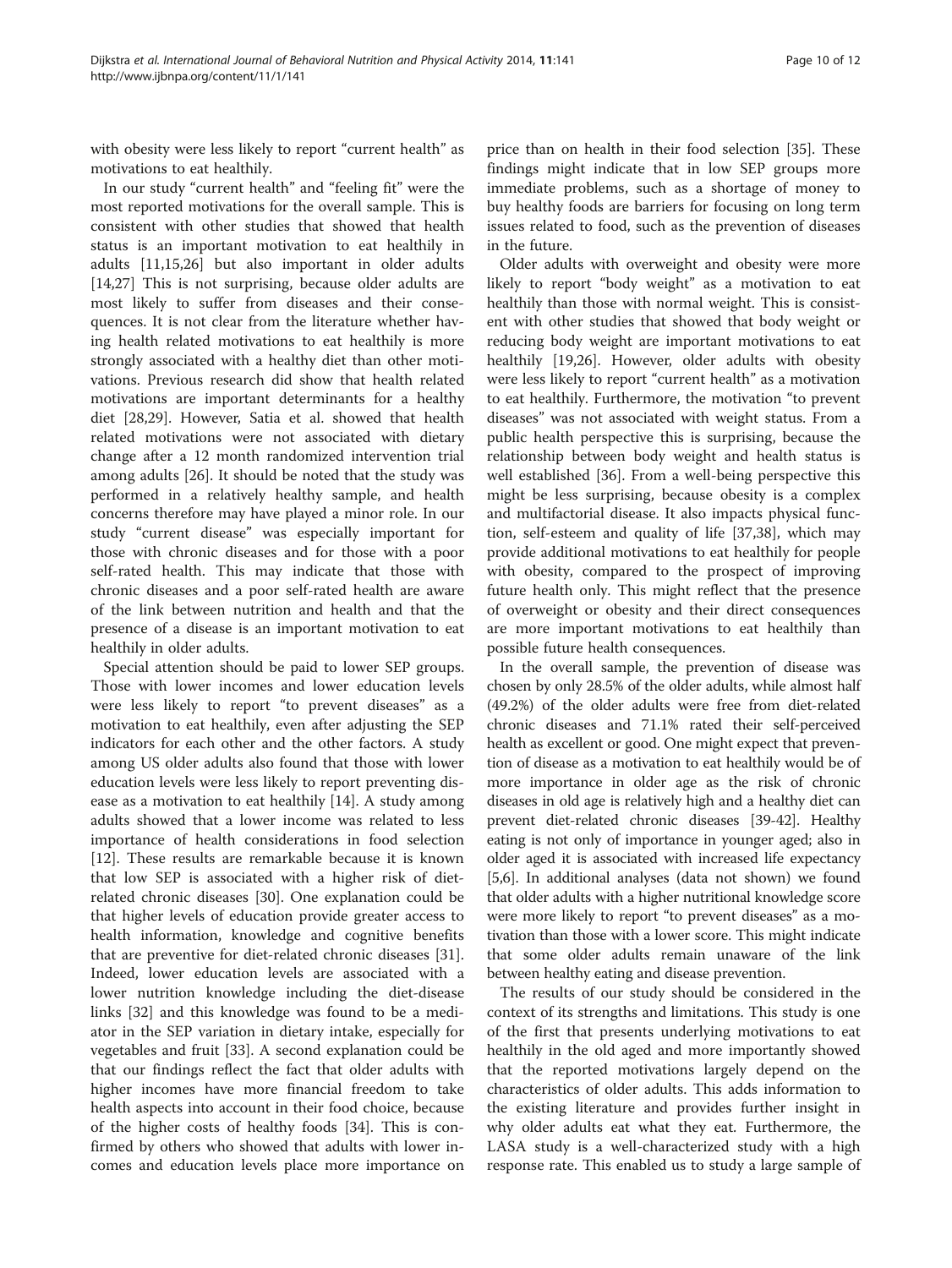<span id="page-10-0"></span>community dwelling older Dutch adults. Respondents were selected on having a normal cognitive status, which has the important advantage that recall bias due to poor cognitive functioning with regard to self-reported data is limited. Moreover, only six of the 1,050 respondents reported other motivations to eat healthily than the ones presented in the questionnaire, which suggests that the most important motivations to eat healthily were included in our study. Furthermore, to study the independent associations between the factors and motivations, we adjusted the factors in the multivariate analyses for each other. However, this does not justify the underlying causal structure of all factors in their association with eating healthily via complex relations of confounding and mediation. However, it should be noted that our goal was not to test complex causal structures, but to identify subgroups and their particular sets of motivations to eat a healthy diet. Furthermore, we asked respondents to indicate their most important motivation to eat healthily. This answer might depend on the interpretation of the concept of healthy eating by the older adult in question. A final limitations is the crosssectional design of this study and any causal associations can only be inferred.

The findings of this study suggest that promotion messages to eat a healthy diet should differ between subgroups of older adults. The message to older adults with a disease or poor self-rated health needs to focus on the presence of disease or health problem and the link with eating healthily, because this appears to be an important reason for them to eat a healthy diet. For low SEP and obese older adults disease prevention seem to be a less important motivation to eat healthily, even though a healthy diet could improve their health. Promotion messages aiming at disease prevention and eating healthily might therefore be less effective in these groups. Information and coaching about weight status and the ways a healthy diet contributes to weight loss may be more effective for the obese group. Future research should find out why low SEP groups find disease prevention of less importance. Do these older adults lack necessary knowledge about the link between nutrition and disease or is the low SEP and its associated problems a bigger issue than eating a healthy diet? Before developing tailored interventions based on motivations to eat healthily, a complete understanding of the pathway between the motivations and characteristics of the older adults is necessary.

# Conclusions

In conclusion, the results of our study suggest that "feeling fit", "current health" and "body weight" were the most important motivations to eat healthily in a large sample of older Dutch adults. Multivariate analyses showed that the

importance of the reported motivations largely depended on the characteristics of the older adults. The presence of a disease seems to be an important motivation to eat healthily, which indicates that older adults with selfperceived or reported health problems are aware of the link between their disease and nutrition. Special attention should be paid towards lower SEP groups and obese older adults, because disease prevention seems to be a less important motivation for these older adults.

#### Competing interests

The authors declare that they have no competing interests.

#### Authors' contributions

The Longitudinal Aging Study Amsterdam is largely supported by a grant from the Netherlands Ministry of Health Welfare and Sports, Directorate of Long-Term Care. This research received no specific grant from any funding agency in the public, commercial or not-for-profit sectors. MH was supported by a fellowship from the Netherlands Organization for Scientific Research, grant no. 452-11-017. SCD performed complete data analyses and drafted the manuscript. MV contributed to the design of the study and participated in data collection. JEN, MH, IAB and MV provided significant advice concerning the interpretation of the results and critical review of the manuscript for intellectual content. All authors were involved in the development of the manuscript and approved the final version.

#### Author details

<sup>1</sup>Department of Health Sciences and the EMGO Institute for Health and Care Research, Faculty of Earth and Life Sciences, VU University Amsterdam, De Boelelaan 1085, 1081 HV Amsterdam, the Netherlands. <sup>2</sup>Department of Epidemiology and Biostatistics, VU University Medical Center, Amsterdam, the Netherlands. <sup>3</sup>Department of Sociology, VU University Amsterdam Amsterdam, the Netherlands. <sup>4</sup>Department of Psychiatry, VU University Medical Center, Amsterdam, the Netherlands.

#### Received: 19 May 2014 Accepted: 3 November 2014 Published online: 18 November 2014

## References

- 1. National Public Health Compass: [www.nationaalkompas.nl/bevolking/](http://www.nationaalkompas.nl/bevolking/vergrijzing/toekomst/) [vergrijzing/toekomst/](http://www.nationaalkompas.nl/bevolking/vergrijzing/toekomst/) (visited February 2014).
- 2. Miller AM, Iris M: Health promotion attitudes and strategies in older adults. Health Educ Behav 2002, 29:249–267.
- 3. Statistics Netherlands: [www.cbs.nl/nl-NL/menu/themas/gezondheid-welzijn/](http://www.cbs.nl/nl-NL/menu/themas/gezondheid-welzijn/cijfers/extra/resterende-gezonde-levensverwachting.html) [cijfers/extra/resterende-gezonde-levensverwachting.html](http://www.cbs.nl/nl-NL/menu/themas/gezondheid-welzijn/cijfers/extra/resterende-gezonde-levensverwachting.html) (visited February 2014).
- 4. Hubert HB, Bloch DA, Oehlert JW, Fries JF: Lifestyle habits and compression of morbidity. J Gerontol A Biol Sci Med Sci 2002, 57:M347–M351.
- 5. Knoops KT, de Groot LC, Kromhout D, Perrin AE, Moreiras-Varela O, Menotti A, van Staveren WA: Mediterranean diet, lifestyle factors, and 10-year mortality in elderly European men and women: the HALE project. JAMA 2004, 292:1433–1439.
- 6. Haveman-Nies A, de Groot L, Burema J, Cruz JA, Osler M, van Staveren WA, SENECA Investigators: Dietary quality and lifestyle factors in relation to 10-year mortality in older Europeans: the SENECA study. Am J Epidemiol 2002, 156:962–968.
- 7. Bellavia A, Larsson SC, Bottai M, Wolk A, Orsini N: Fruit and vegetable consumption and all-cause mortality: a dose–response analysis. Am J Clin Nutr 2013, 98:454–459.
- 8. de Morais C, Oliveira B, Afonso C, Lumbers M, Raats M, de Almeida MD: Nutritional risk of European elderly. Eur J Clin Nutr 2013, 67:1215–1219.
- Deierlein AL, Morland KB, Scanlin K, Wong S, Spark A: Diet quality of urban older adults age 60 to 99 years: the cardiovascular health of seniors and built environment study. J Acad Nutr Diet 2014, 114:279–287.
- 10. Dijkstra SC, Neter JE, Brouwer IA, Huisman M, Visser M: Adherence to dietary guidelines for fruit, vegetables and fish among older dutch adults; the role of education, income and job prestige. J Nutr Health Aging 2014, 18:115–121.
- 11. Brug J: Determinants of healthy eating: motivation, abilities and environmental opportunities. Fam Pract 2008, 25(Suppl 1):i50-i55.